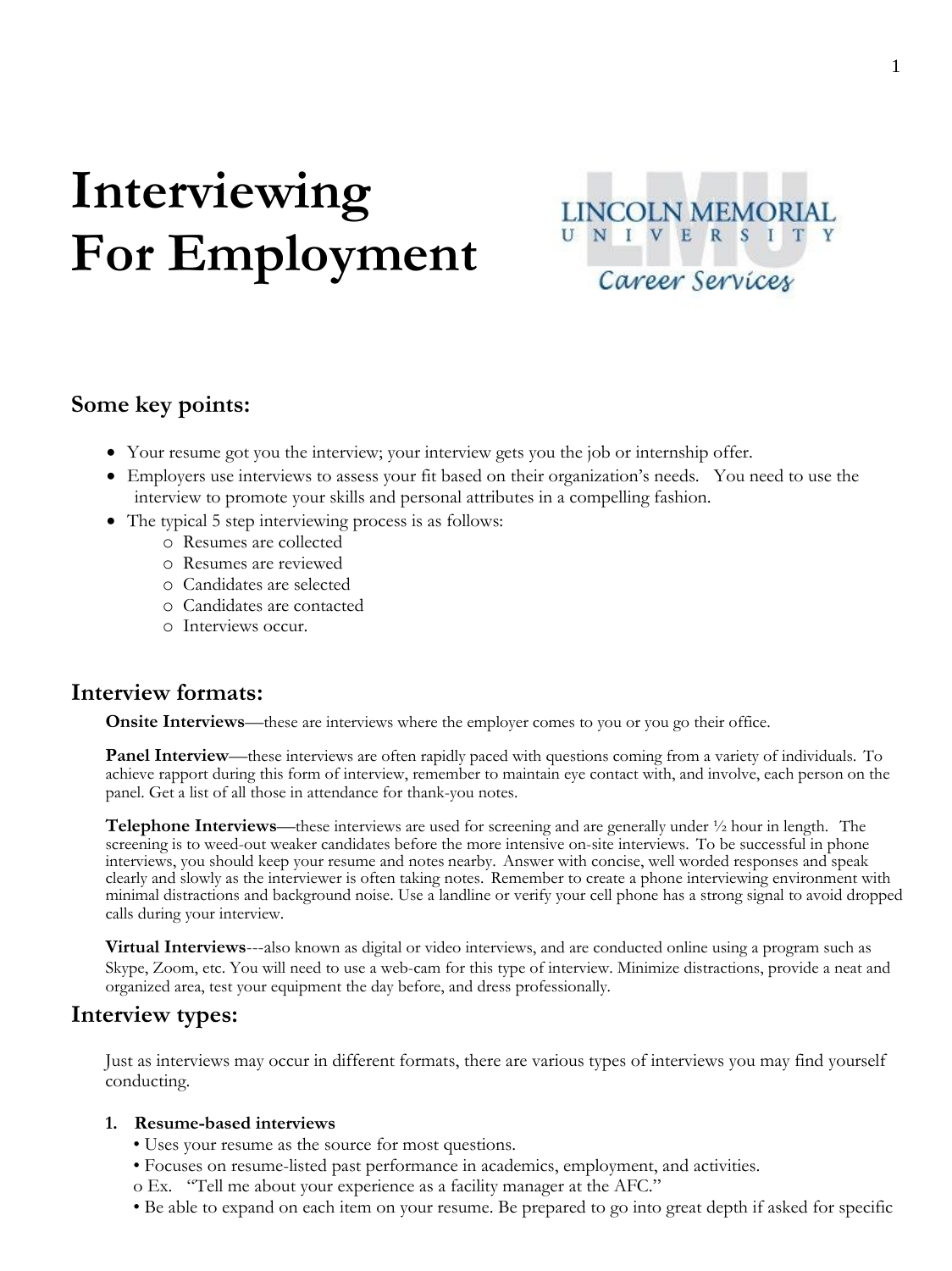details.

#### **2. Behavioral interviews**

- Based on the premise that past behavior predicts future behavior on the job.
- Evaluates a candidate's skills, abilities, and interests, and reveals willingness to gain from experience (both success and failure).
- Situation-based questions are used.
- o Ex. "Tell me about a time when you had to work with a team to accomplish something."
- Use the **S.T.A.R.** (Situation, Task, Action, Result) technique for structuring your answers.
	- Briefly explain the **S**ituation and the **T**ask that was at hand. Go into detail about your
	- **A**ctions (not your group's or your team's), and briefly describe the end **R**esult.
- o Ex. "Tell me about a situation in which you demonstrated leadership skills."

**SITUATION** - Define the situation or 'set the stage".

*'Every year my fraternity sponsors a fundraising event to benefit a local food bank."*

**TASK** - Identify the task/project performed.

*'Since I held the position of philanthropy chair, I was in charge of the event last year."*

**ACTION** - Describe the action that you took/initiated. This response should illustrate the specific skills you used in completing the task.

*'I organized and led a committee of eight brothers to handle of the logistics involved in planning the fundraiser. I managed the budget, created the timeline, and delegated responsibilities to each committee member, using weekly meetings to check on their progress. The planning for this event took the entire fall semester."*

**RESULT** - Summarize the outcome.

'I was really proud of the outcome. Two-hundred fifty people attended the event and we raised \$3,000 for the food bank.

#### **3. Case interviews**

• Presents interviewee with a problem, or case, to solve. Your answer is not as important as your analysis of the problem.

- o Ex. "How many golf balls would fit in a swimming pool?"
- Usually used during in-person interviews and commonly used by consulting firms.
- When answering, think out loud so the interviewer can get a sense of how you solve problems.

# **Interview preparation:**

Remember, the interview starts long before you arrive at the interviewer's office.

#### **1. Research the employer**

Not researching the employer is the No. 1 way to be denied a job offer. It's easier than you think. Use Google, printed literature, and the LMU Library databases to thoroughly research the organization to impress the interviewer and allow more time to discuss specifics of the position. Demonstrating knowledge about the employer is one of several ways to communicate your interest, which is almost as important as your ability to do the job.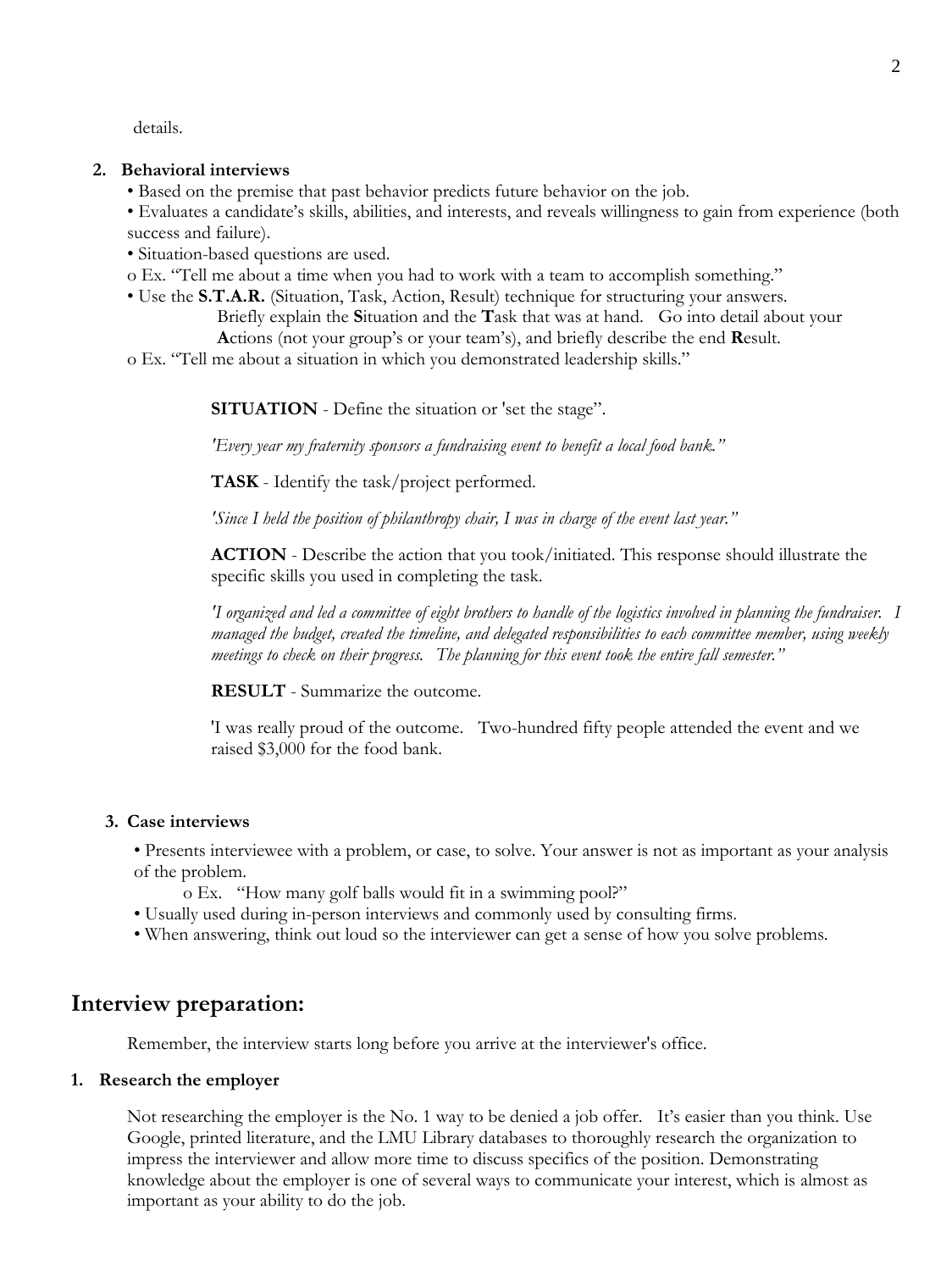### **2. Know Yourself**

When answering questions, identify several key strengths with examples from your past experience to help the employer visualize you as a strong candidate. If necessary, evaluate problem areas in your record and be prepared to offer a strong explanation during the interview.

## **3. Prepare Yourself**

• For on-site interviews, secure directions and be prepared to arrive 20 minutes early.

• Dress to project the image of confidence and success; your total appearance should be appropriate to the job. Your outfit should be clean, ironed, and fit comfortably. Only wear business casual if you are absolutely sure it is appropriate.

• Prior to your first interview, meet with the Director of Career Planning and conduct a mock interview.

• Prepare to bring additional materials to the interview such as copies of your resume, a list of references, samples of your work, and unofficial transcripts.

- If provided, familiarize yourself with the key information (name and job title) on your interviewers.
- Plan ahead by thinking about what you want the employer to know about you. Prepare key points you want to communicate about yourself and how you plan to make them when asked:
	- o "Tell me about yourself?"
	- o "What do you think makes you a strong candidate for our position?"

• Prepare your questions for the employer in advance to fall back on in case you do not think of any during the interview.

### **During the interview:**

First, build rapport with the front desk staff or receptionist who greets you at the organization . Building rapport involves your (1) attitude, (2) non-verbal behaviors and (3) verbal behaviors.

Attitude: Think positively! If you don't think you are the best candidate for the job, you will not get hired.

**Non-Verbal:** 93% of communication is non-verbal. Your general appearance, facial expressions, and tone of voice sell your attributes. Build a strong connection in the following manners:

- Your eye contact should be open and direct when listening, asking, and responding to questions.
- Your posture should be well-balanced, upright, relaxed, forward-facing, and open. Know your nervous habits and practice controlling them. Be sure to lean forward slightly to communicate interest.
- Your hands should be used in a relaxed way for communicating excitement and interest.
- A smile conveys your sincerity and can add a positive spin to your words.
- The tone of your voice should be firm, warm, well-modulated and relaxed.
- Practice your timing as you should pause slightly before answering a question.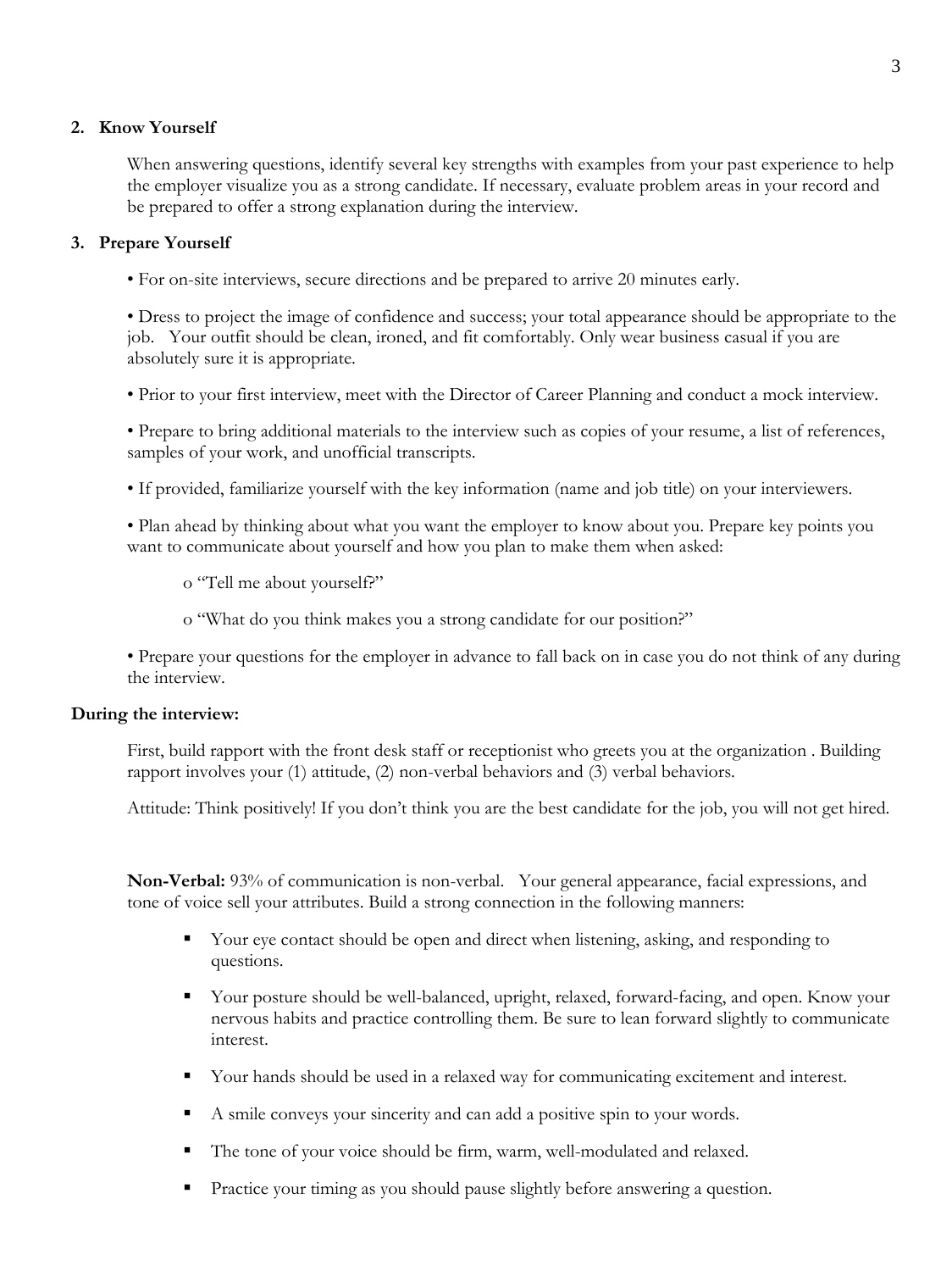**Verbal:** How you communicate verbally involves your ability to:

- Use active verbs and give concise, concrete, and complete examples.
- Be positive and confident and "own" what you have done and what you know.
- Always create a dialogue with the employer by asking questions related to the current topic and requesting more information when asked vague questions.
- Tell your S.T.O.R.Y. when answering questions:
- State your qualities
- Toot your horn (without blowing it!)
- Outline your progress to date
- Relate your background/experiences to the job or internship
- "Y" should they hire you? (Talk about what makes you unique.)

# **Twenty questions employers might ask you**

1. "Tell me about yourself."

Employer Motivation: To see how well you can communicate and structure your thoughts. Strategy: Prepare for this question in advance. Pretend that the employer said "Tell me about yourself and why you are interested in this job?" You might answer this question by quickly mentioning your relevant background, experience and skills and then explaining why you believe the job would be the next logical step for you.

2. "What are your greatest work and non-work accomplishments?"

Employer Motivation: To know what you care about and what motivates you. Strategy: Choose something about which you are passionate. Do not say "Getting into college" as this is an accomplishment common to most folks interviewing for the job, so you may want to think of other undertakings.

3. "Describe three things that have been most important to you in a job." Employer Motivation: To find out about your work-related values. Strategy: Be truthful about what matters to you professionally rather than personally.

4. "How did you prepare for this interview?"

Employer Motivation: To see if you have made an effort to research the company, which shows your interest and initiative.

Strategy: Talk about any research you have done through the company website, news articles, employees of the company, students who have interned with them already.

5. "What do you know about this organization?"

Employer Motivation: Similar to the previous question, the employer is checking your knowledge base and interest.

Strategy: Provide an answer that indicates that you have researched the company before the interview. Example: "I've talked with some of your employees and they feel that this a good company to work for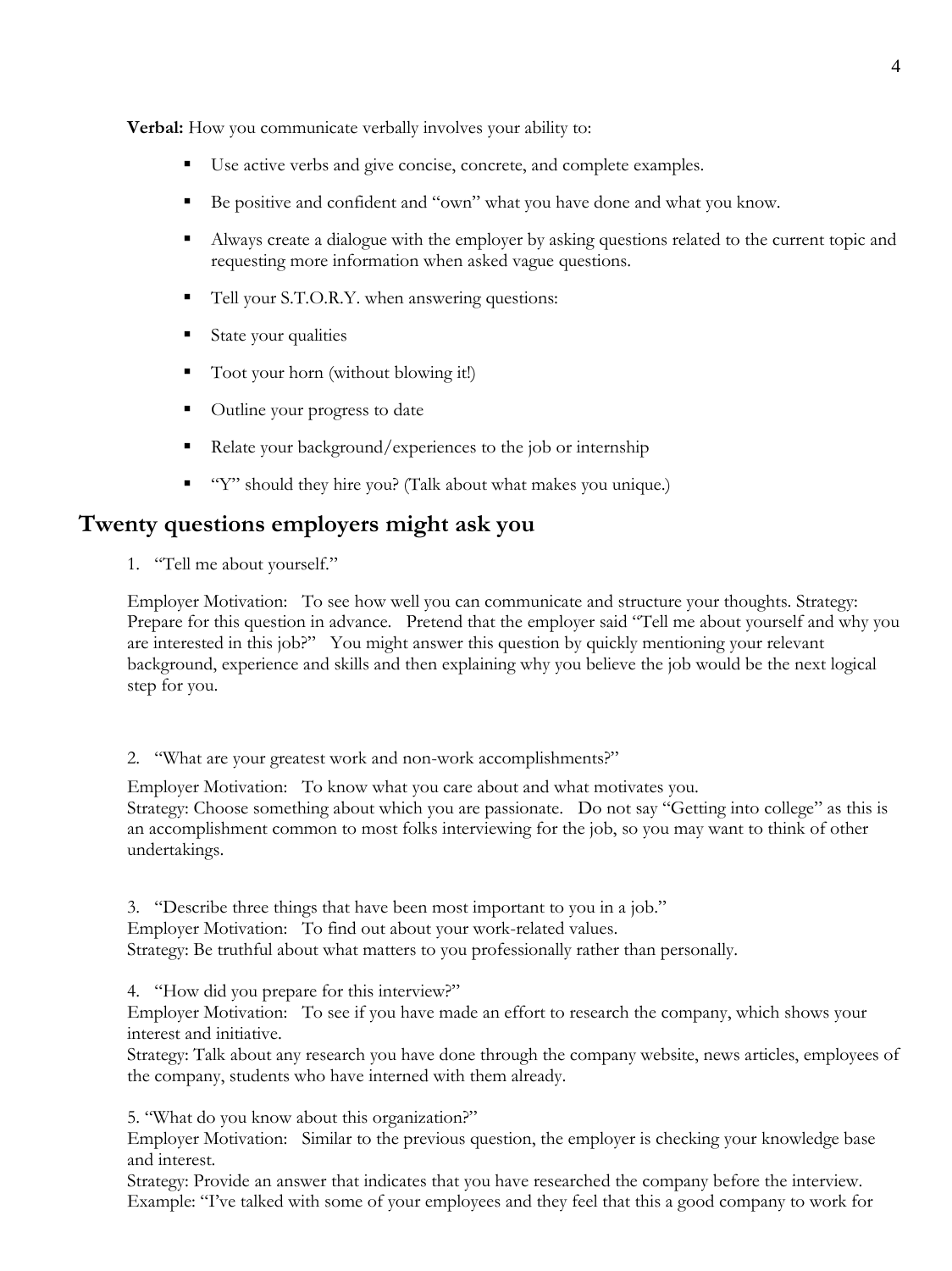because…" "I have been reading that your company is really growing fast, planning two new branches this year. I want to work for your company because the future looks promising."

6. "What is your biggest strength and your biggest weakness?"

Employer Motivation: To find out if your strengths would be used in the position and to find out if you are aware of the areas where you need improvement.

Strategy: You can give examples of your strengths if you wish (e.g. "I'm an excellent writer. Most of my teachers have commented on my ability to organize my thoughts and communicate with a variety of audiences.") With your weaknesses, explain how you work around them or try to strengthen them. Avoid sharing a weakness that directly relates to the job's requirements.

7. "Describe your ideal supervisor."

Employer Motivation: To see if you would be effective working for the supervisor.

Strategy: It is much easier to answer this question if you already know the supervisor and his/her style. If not, you may want to state broad preferences, or consider mentioning how you would be a good supervisee.

8. "Why did you choose your major?"

Employer Motivation: To find out your interests and preferences and then see if they fit with the job and the company culture.

Strategy: If your major is unrelated to the industry, consider what aspects of your interests are most relevant to the job and focus on that side (e.g. your love of independent quantitative analysis vs. your love of team projects.)

9. "Tell me about a time when you worked as part of a team."

Employer Motivation: To assess your teamwork, interpersonal and leadership skills.

Strategy: Pick a specific example that has a "happy ending" and about which you are proud.

10. "What does diversity mean to you and how can it impact teams and results?" Employer Motivation: To assess your knowledge and commitment to diversity and to examine your understanding of effective interpersonal and team dynamics.

Strategy: Describe your definition of diversity and how it might be a fit for the organizational structure, keeping in mind any organizational research or literature you may have seen on this issue.

11. "What have you learned from your past job or internship?"

Employer Motivation: To see if you can learn from your experiences.

Strategy: Highlight some skills that you have gleaned from each of your major job/internship experiences and perhaps how you have refined those skills in subsequent positions.

12. "What specific skills have you acquired or used in previous jobs that relate to this position?" Employer Motivation: To see if you have a clear idea of the skills needed for the position that is advertised.

Strategy: Be sure to have thought about your skills before the interview. A good way to do this is to highlight the skills mentioned in the job description and then think about how you might be able to prove each of those skills.

13. "What did you like least about your previous job or internship?"

Employer Motivation: To gauge how you deal with obstacles and/or conflict and to assess your performance in a work setting.

Strategy: Definitely give this question some thought prior to any interview. Try to balance anything negative with something positive.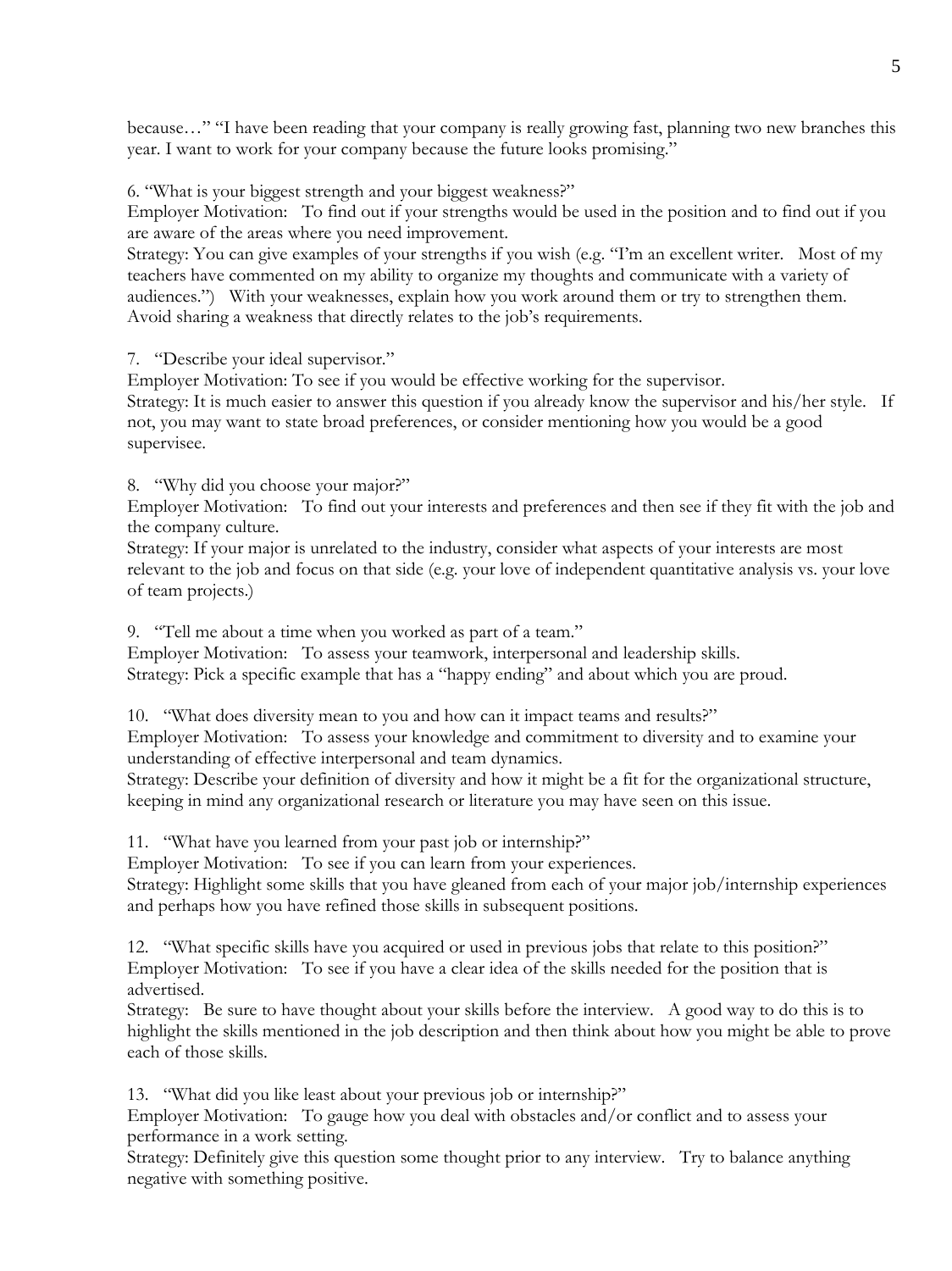14. "Tell me about a time when you disappointed a supervisor?"

Employer Motivation: To see how honest you are about your mistakes.

Strategy: Pick something small to discuss (e.g. one day being late or making an error early in your training). Be sure to explain how you learned from the experience.

15. "How would you motivate a co-worker who was performing poorly on a team project?"

Employer Motivation: To see how you relate to others and perhaps how you can think outside the box. Strategy: Draw upon your teamwork experiences, both school- and work-related, to present a thoughtful and logical approach.

16. "Tell me about an unpopular decision you made. How did you make the decision? In retrospect, how do you think you handled it?"

Employer Motivation: To see how you make decisions and how you handle differences of opinion. Strategy: Include all aspects of the decision-making process as well as your analysis of the decision after the fact.

17. "How would your best friend describe you?"

Employer Motivation: To see if you can confidently state your strengths.

Strategy: A popular variation of this question is to state three adjectives that describe you -- short but informative.

18. "How will employment with us contribute to your career plans?"

Employer Motivation: To gauge what your long-term career goals are and how they fit with his/her particular organization.

Strategy: Provide an outline of what your career goals are at that time, but you don't necessarily have to have a concrete timeline for the next twenty years in mind.

19. "Why should we hire you?"

Employer Motivation: To see if you can concisely sell your strengths.

Strategy: You may want to say something like "I think there are three main reasons you should hire me. First…" Three main selling points will stick in the interviewer's mind. Structuring your answer with numbers will keep you focused. This is not the time for many details. This question is best answered with a summary of your major assertions.

20. "What salary do you expect?"

Employer Motivation: To see if your expectations are in line with his/hers.

Strategy: Never state a flat dollar amount unless you know what the job pays. Try a neutral statement: "I would expect to be paid what other persons in this position/area are paid". You can also answer with a question: "How much does the job pay?" or "How much is a new employee usually paid?"

# **What are they writing down?**

You will find that employers are writing down key points and ideas that you discuss while answering questions. Below is an example of a worksheet that employers fill-out to rate candidates during interviews:

# **Tip: Try not to peek while your interviewer is taking notes!**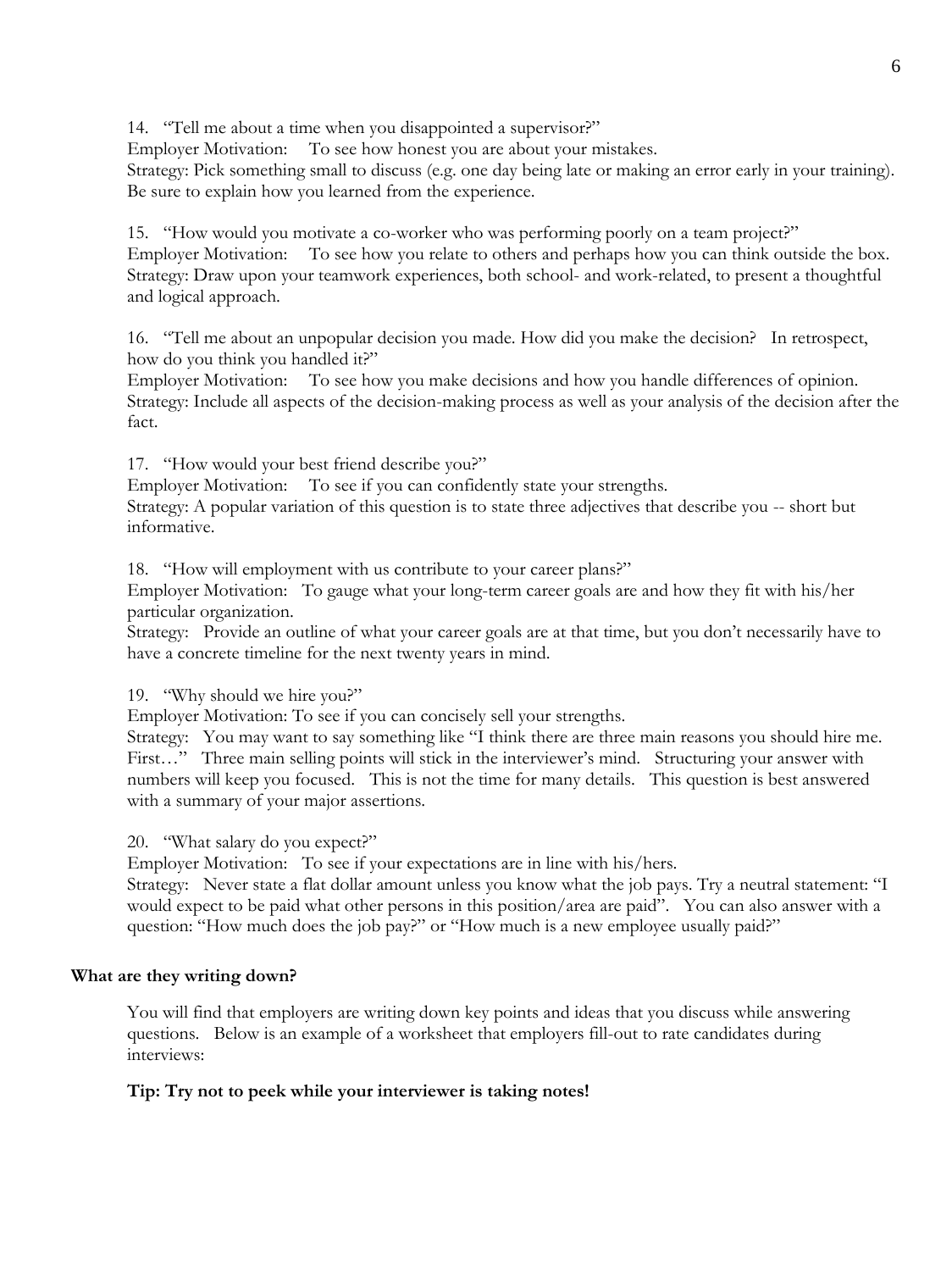# **Complex Interview Evaluation Form Template**

| Candidate Name:           | <b>Name of Interviewer:</b> |
|---------------------------|-----------------------------|
| Interviewed for Job Role: | Date/Time of Interview:     |

|                |                                                                                                                       | Poor | <b>UK Great</b> |           |
|----------------|-----------------------------------------------------------------------------------------------------------------------|------|-----------------|-----------|
| Q <sub>1</sub> | Was the candidate prepared for the interview?<br>(Research company, dressed appropriately, arrived on time?)          |      |                 | Describe: |
| Q2             | Does their experience appear to match what's<br>needed?<br>(Work experience, life experience or volunteer work?)      |      |                 | Describe: |
| Q3             | Do they have some or all of the required<br>credentials?<br>(For example, education, licenses, certifications?)       |      |                 | Describe: |
| Q4             | How are their interpersonal skills?<br>(Friendly, smiling, outgoing, kind, fun, interactive?)                         |      |                 | Describe: |
| Q <sub>5</sub> | How good are their communication skills?<br>(Written skills, i.e. resume, application, as well as verbal skills)      |      |                 | Describe: |
| Q <sub>6</sub> | How well do their technical skills match job<br>requirements?<br>(Specific technical tools, approaches, examples?)    |      |                 | Describe: |
| Q7             | How well did they answer teamwork job related<br>questions?<br>(Likes working with others, good rapport?)             |      |                 | Describe: |
| Q <sub>8</sub> | How well did they answer customer service<br>related questions?<br>(Customer focused, good listener, problem solver?) |      |                 | Describe: |
| Q <sub>9</sub> | Job Specific Skill 1: Example Personality /<br><b>Communication Style</b>                                             |      |                 | Describe: |
| Q10            | Job Specific Skill 2: Example Leadership                                                                              |      |                 | Describe: |
| Q11            | Job Specific Skill 3: Example Ability to Listen /<br><b>Relate</b>                                                    |      |                 | Describe: |
| Q12            | Job Specific Skill 4: Evidence of Ethics /<br><b>Credibility</b>                                                      |      |                 | Describe: |
| Q13            | Job Specific Skill 5: Ability to Earn Trust of Team,<br>Peers, Clients                                                |      |                 | Describe: |

Poor OK Great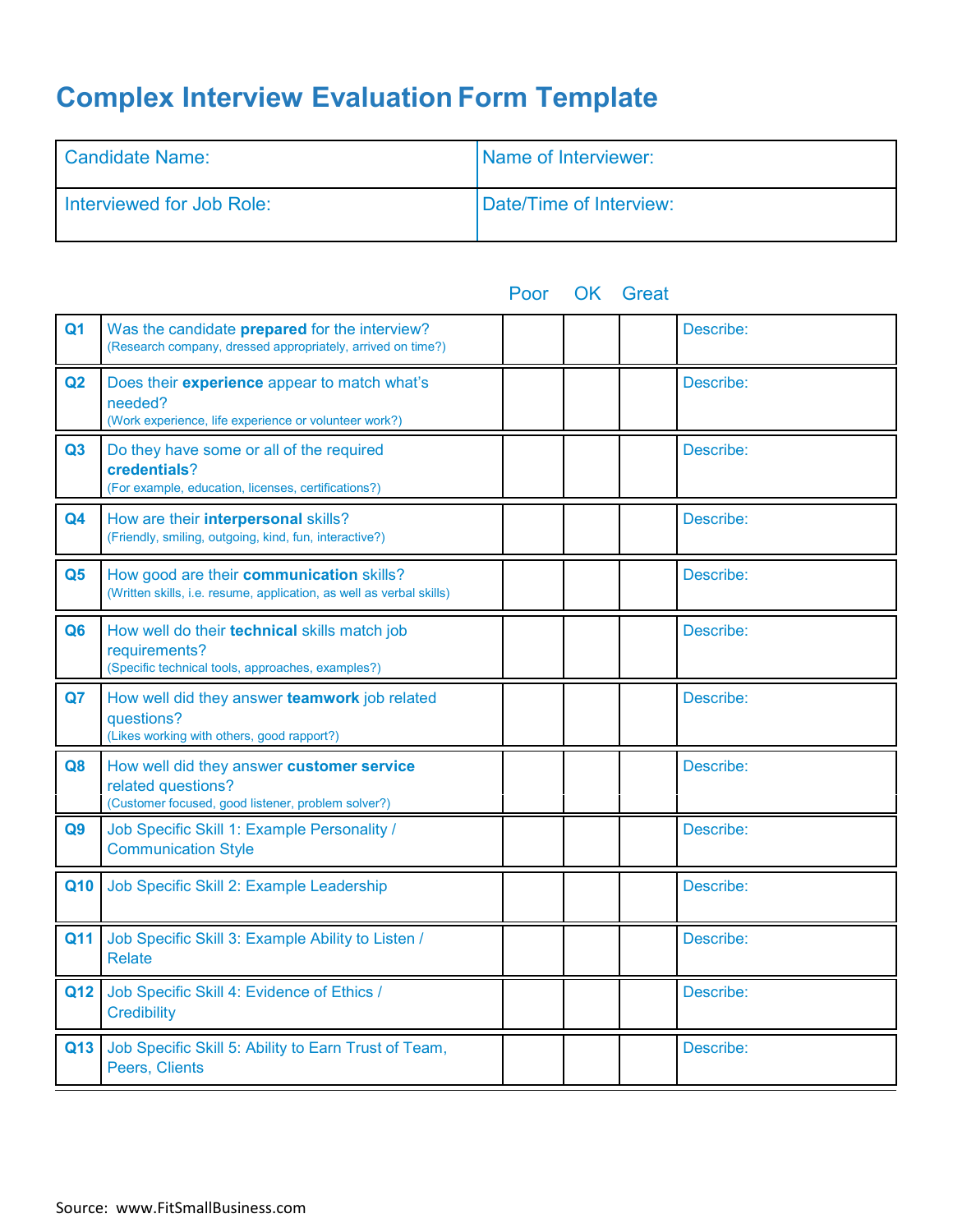| Q15             | Job Specific Skill 7: Evidence of Critical Thinking                                                                             |  | Describe: |
|-----------------|---------------------------------------------------------------------------------------------------------------------------------|--|-----------|
| Q16             | Job Specific Skill 8: Ability to lead a team/build<br>leaders                                                                   |  | Describe: |
| <b>Q17</b>      | Job Specific Skill 9: Ability to avoid and/or<br>address conflict                                                               |  | Describe: |
| Q18             | Job Specific Skill 10: Examples of solid<br>prioritization skills                                                               |  | Describe: |
| Q19             | How open did they appear to be when learning<br>new things?<br>(Willing to learn, attend training, accept feedback?)            |  | Describe: |
| Q <sub>20</sub> | How <b>interested</b> did the candidate seem in getting<br>the job?<br>(In the job, the pay, the hours, the work requirements?) |  | Describe: |

| # of checkmarks for each rating, poor, ok, great (total<br>should $=10$ )--> |      |    |              | Additional notes to support your<br>recommendation: |
|------------------------------------------------------------------------------|------|----|--------------|-----------------------------------------------------|
| What was YOUR overall impression of the candidate?<br>(circle one)           | Poor | OK | <b>Great</b> |                                                     |
| Do YOU recommend we move forward with this<br>candidate? (circle one)        |      | No | Yes          |                                                     |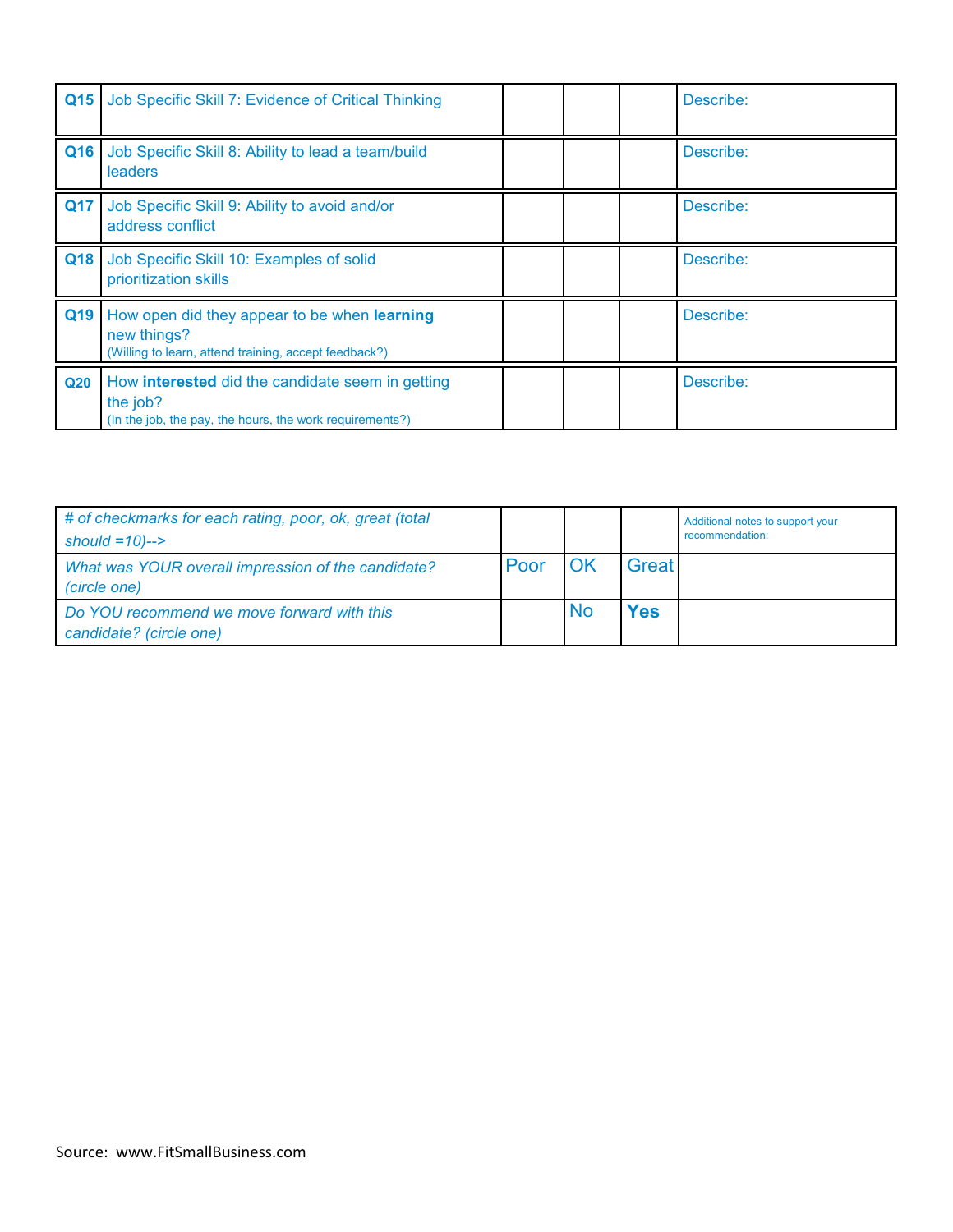#### **Illegal Questions**

Questions that relate to gender, race, color, sexual orientation, national origin, religion, age, or disabilities are illegal, unless the employer can demonstrate that they relate to bona fide requirements of the job. Questions about family planning are also illegal. However, illegal questions do get asked in interviews. If you do want the offer, then three possible strategies are to:

#### **Answer honestly, explaining how your circumstances may be an asset, if possible.**

Q. I notice you have an engagement ring; when will you be getting married?

A. I will be getting married in August and my fiancée and I have agreed to focus our job searches on Atlanta. We are both very committed to our career goals and to working hard to support each other.

**State what you assume the employer hopes to learn by asking the question, and then answer in response to that assumption. Sometimes this gives the interviewer time to recognize that an illegal question has been asked.** 

Q. I notice you have an engagement ring; when will you be getting married?

A. I guess that, in asking about my wedding plans, you may be wondering if I am truly committed to a career, and more specifically, whether I would be likely to be able to move at the end of your training program.

#### **Sometimes it is possible to answer with humor or to simply deflect the question, if you are good at thinking on your feet.**

Q. Do you have any health problems?

A. Yes – I'm a workaholic.

# **Questions you can ask employers**

Your research of an organization or position may not provide all of the information that you will need before you take a job. Listed below are sample questions that you may want to ask during the interview to supplement your research. Avoid asking questions that begin with is, are, and do. These questions lead to yes/no answers. Instead begin your questions with who, what, when, where, why, or how:

How would you describe the duties of the position?

How would you describe a typical day and/or a typical week in this position?

How much travel is normally expected?

How frequently do you relocate professional employees?

Why are you looking to fill this position? (Is it a newly created job? Did the previous employee leave? Why?)

What are the things you like least/most about working here?

What is the average stay in this position?

Outside my department, with whom will I work?